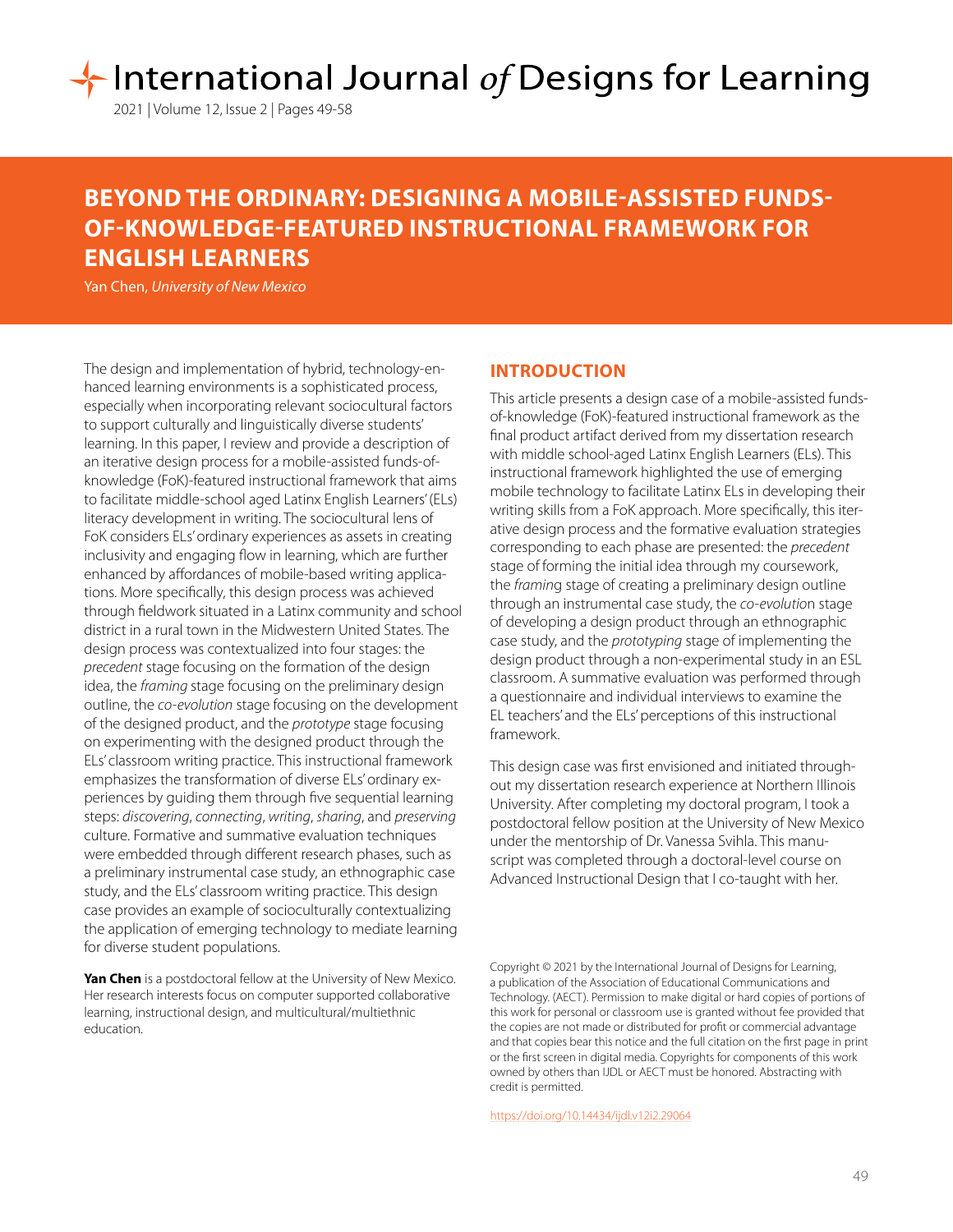# **CONTEXT**

The enrollment of culturally and linguistically diverse ELs is rapidly increasing with the development of globalized social economy and culture. ELs in the K-12 educational system in the United States speak more than 400 languages and yield a highly heterogeneous student population with diverse gifts, educational backgrounds, and learning needs. Among them, the underrepresented EL youth from low-income Latinx families have been reported to have low academic growth, high dropout rates, and low college graduation rates (Ball, 2009; Janzen, 2008). Previous research has demonstrated that one of the significant contributing factors for the underachievement of ELs was the disconnection from the students' race, ethnicity, and cultural background (Ball, 2009; Orosco & Klingner, 2010). To engage Latinx ELs in classroom learning, it is important for teachers to build empathy toward the students' language difficulties and cultural variances as well as adapt the curriculum and instruction to the students' language and cultural disparities (Cummins, 1997).

By definition, ELs refers to students "who are in the process of acquiring English and whose native language is not English or who come from a background where a language other than English is spoken" (O'Malley & Pierce, 1996, p. 238). Most ELs struggle with their writing development in English more than they struggle with the other macro skills (i.e., listening, speaking, & reading) because of their language and cultural barriers, lack of motivation, and inadequate writing skills (Samway, 2006). To overcome these challenges for ELs' writing development, teachers have explored the use of digital technology to enrich their pedagogy. In addition, FoK is considered an inclusive pedagogical approach because it affirms students' sociocultural influences to engage them in writing in the classroom (Newman, 2012).

This design case was concerned with middle-school aged Latinx ELs from families who had immigrated to the United States. To enhance the engagement for learning, both the EL teacher and ELs' parents connectivity (Chen, Carger, & Smith, 2017; Chen, Mayall, York, & Smith, 2019; Lan, Sung, & Chang, 2007). However, the teachers face the challenges of how to integrate emerging technological applications into their classroom instruction to facilitate students' learning as well as the utilization of a FoK approach. perceived the value of incorporating emerging mobile technology in and beyond the classroom because of its accessibility, portability, social interactivity, and Therefore, in order to mitigate these challenges that occur in the ESL classroom, I invited the collaborating EL teacher to be present as a teacher-researcher to research the students' FoK sources and develop a relationship of trust among the ELs' families, the teachers, the students, and myself as an educational researcher. I then co-designed a FoK-featured instructional framework with the EL teacher by employing mobile applications to engage Latinx ELs in narrating multimodally about the ordinary

experiences that happened in their households and in their culturally-related communities (Chen, 2020; Chen, et al., 2017; Liopart & Esteban-Guitart, 2018).

## **DESIGNED PRODUCT**

The final product of this design case was a mobile-assisted FoK-featured instructional framework for developing middle school-aged Latinx ELs' writing skills in the context of second language acquisition. From the perspective of teaching pedagogy, this framework aims not only to create a learning flow embedding sociocultural factors into instructional or curricular design but also to engage the ELs in the learning process with greater emotional involvement and investment. In particular, I aimed to achieve three distinct objectives for helping the ELs overcome the challenges that occurred in their writing processes.

First, to help the ELs generate their writing ideas, they were encouraged to narrate their family's immigration history (e.g., their parents' childhood stories and immigration experiences), to recall their family's travel experiences (e.g., from the United States to Mexico or Cuba), to describe their intercultural communication experiences (e.g., the ELs' English-Spanish translation experiences in communities), and to share their technology-use experiences with their family members or friends (e.g., teaching parents how to use mobile apps or playing online video games with their cousins in Cuba, El Salvador, Honduras and Mexico).

Second, to enhance the ELs' writing motivation in English, they were encouraged to use mobile technology provided to them from the school districts (e.g., Google Chromebook) or brought from home (e.g., tablet or *i*Pod). The ELs were encouraged to use mobile-based writing tools (MBWTs) (e.g., Google Docs within Chromebook or a notebook) allowing them to complete their writing at any time, anywhere. The ELs were encouraged to use the built-in cameras in their mobile devices to take pictures from home or take video/audio clips from community activities that they could embed in their story writing to help them furnish more details. The ELs were encouraged to communicate with their teachers, parents, and peers through instant messaging and email or by providing peer feedback using comment functions.

Third, to transform the students' ordinary experience and create flow in learning, the ELs were encouraged to break out of their silent stage and complete each of the writing tasks through a five-step procedure: *discovering* the main sources of their stories through interaction with their families, *connecting* these ideas to classroom writing practice, *writing* their stories using mobile apps, *sharing* their stories with the EL teachers and peers through mobile apps, and *preserving*  their culture by saving and revisiting their writing artifacts in their mobile applications.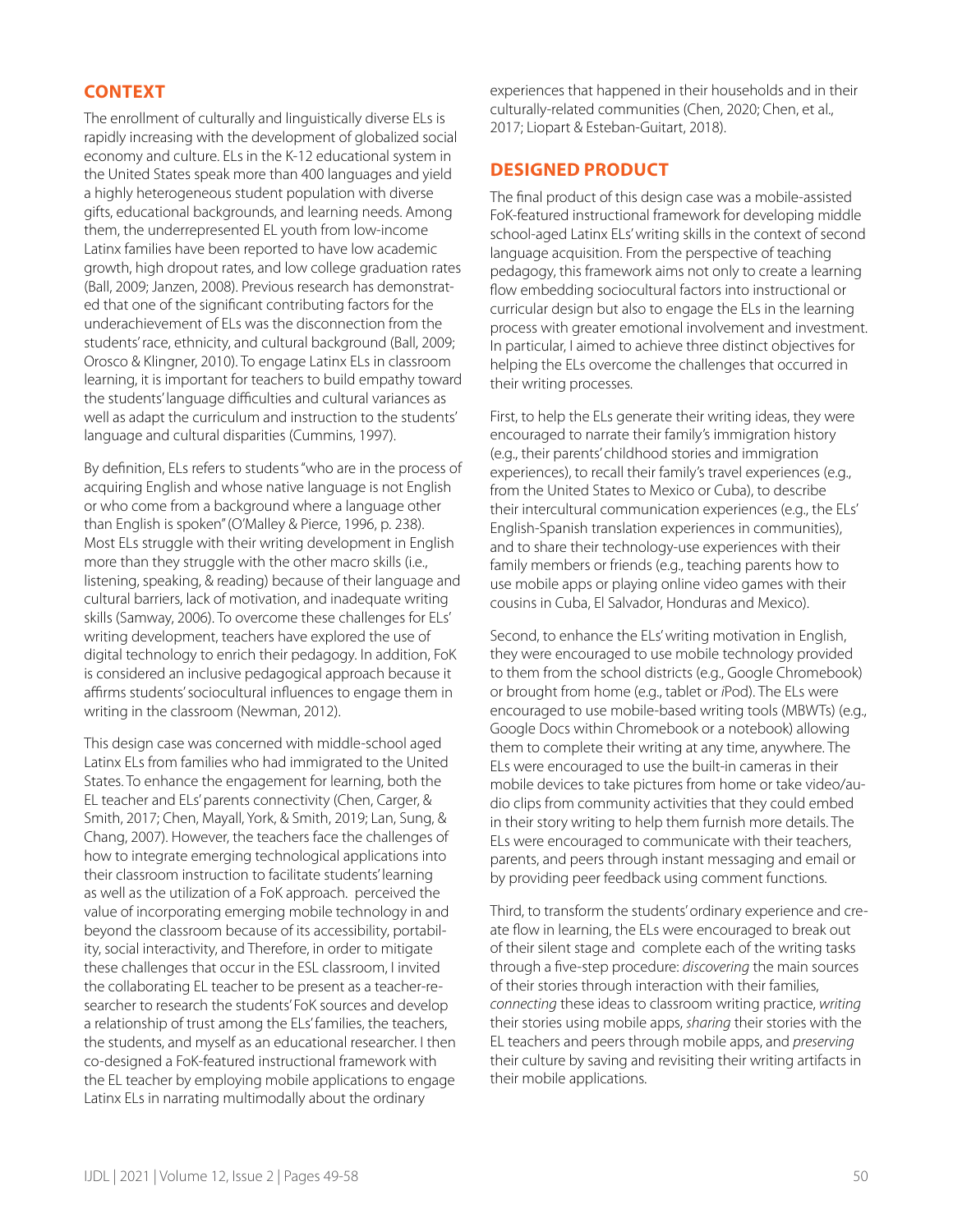

**FIGURE 1.** Flow chart of the design process.

# **DESIGN PROCESS**

This design case was developed through four stages: precedent stage, framing stage, co-evolution stage, and prototyping stage (see Figure 1).

#### **Precedent Stage: Forming an Initial Design Idea through Coursework**

The original idea of this design case was initiated during the second year of my doctoral program. Before I started the doctoral program in instructional technology, literature was my life. I am interested in research related to technology-integration in language and literacy education. Therefore, I enrolled in a course on reading and bilingual literacy in the university's literacy education program and sought more ideas for developing my research agenda. This course was taught by Chris Liska Carger, whose research interests focused on the development of literacy for culturally and linguistically diverse ELs. Carger is the author of *Borders and Dreams: A Mexican-American Experience of Urban Education* and *Dreams Deferred: Dropping Out and Struggling Forward*.

During the class, we used a book entitled *The Circuit: Stories from the Life of a Migrant Child* (Jiménez, 1997) as reading material*. The Circuit* is based on the autobiographical short stories of Francisco Jiménez, a Mexican-American writer and professor emeritus at Santa Clara University. It tells the story of a young Mexican immigrant child named Panchito and his struggles to pursue his childhood dream in the United States. To complete the coursework, we were asked to summarize Panchito's FoK and to home-visit at least one EL to explore his/her FoK in his/her household/community that related to his/her language learning and literacy education.

While reading *The Circuit*, I was deeply touched by Panchito's experiences. Like many of the migrant children in the last century, Panchito's life story was full of clouds and rain. He worked hard both inside and outside of school and dreamed of becoming a beautiful butterfly like a caterpillar does. However, Panchito had to go to school off and on to help his parents support the family. To catch up with school, he

kept his beloved notepad in his pocket for learning new words, spellings, definitions, grammar rules, and math, even when he was working on the farm. However, life was cruel sometimes. An accidental fire burned his notepad. Although he was later able to get a new notepad, his memories of the burned one brought sadness and tears. At this moment, I wondered what kind of experience Panchito would have had if he owned an *i*Pad in the 1960s? What kinds of experiences might be occurring nowadays for digital ELs who have access to personal mobile devices? How might these ELs' home-based technology experiences be connected with their school learning? These questions inspired me to form this initial idea about incorporating mobile technology into ELs' literacy development.

To complete the coursework, I home-visited Larry (pseudonym), a seventh grade EL from a Mexican-American family in my neighborhood. Larry often mowed yards in the neighborhood to earn some money during the summertime. His father worked in construction and his mother was a housewife. Larry's family could not afford the internet at home. However, his parents bought a laptop, mobile phones, and *i*Pods for Larry and his sisters. After the home-visit, I designed a reading lesson plan for Larry based on the explored FoK sources as the final course project (Chen et al., 2017).

These precedent stage experiences derived from reading *The Circuit* and from the FoK-themed home-visits with Larry motivated me to reflect on the relevant connections between Latinx ELs' ordinary experiences at home and in their communities and their formal classroom experiences dominated by the mainstream culture at school (see Figure 2).

To think in a designerly fashion, these discovered specific details and vivid lived experiences of Larry were continually *retrieved* and *applied* in my mind, and they motivated me to form a rigorous design case (Boling, 2010). However, the initial design idea of this instructional framework was full of ambiguity, no matter if it came from the obtained information, the sociocultural variables in the ELs' home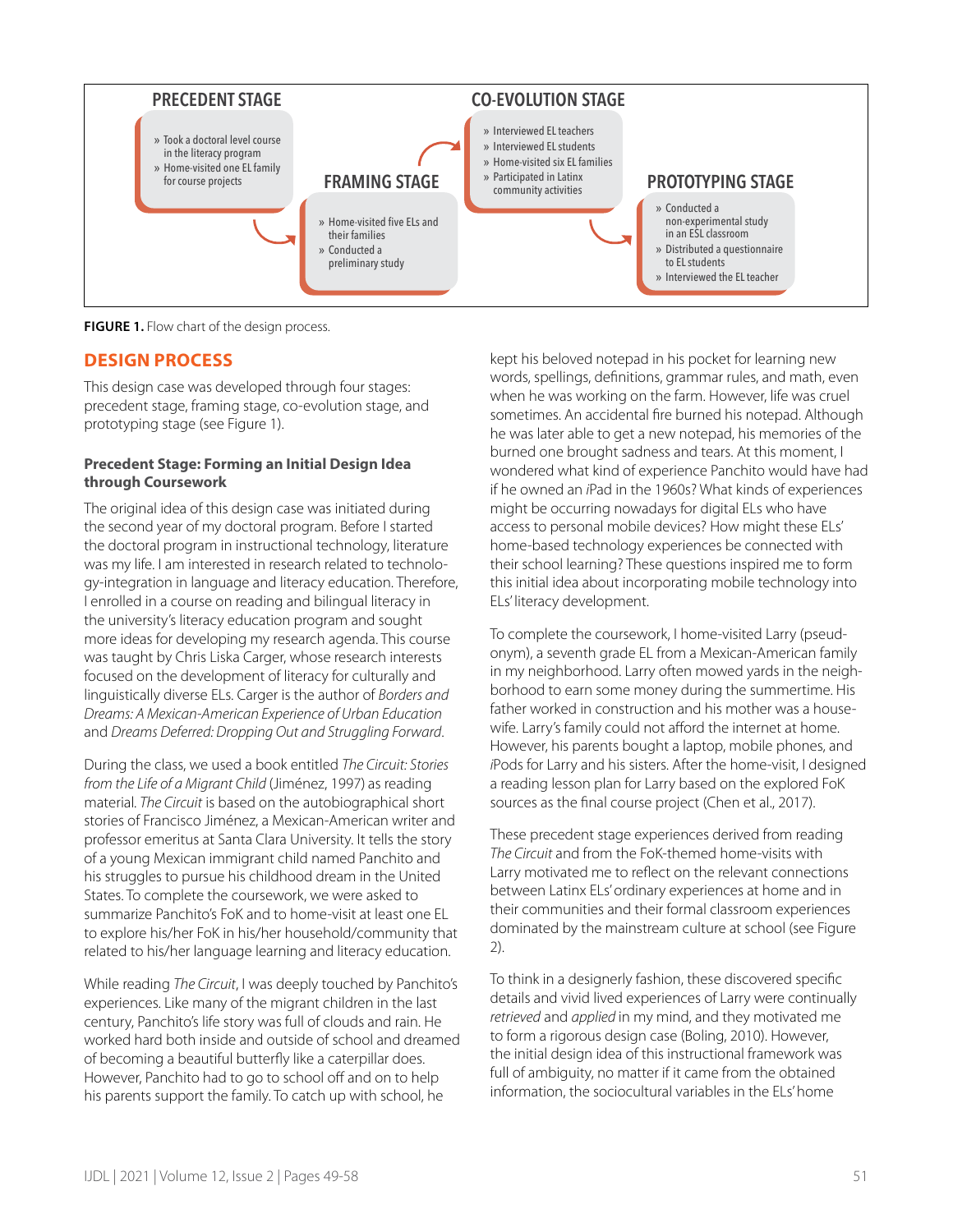

**FIGURE 2.** A sketch of the connections between school and home.



**FIGURE 3.** Preliminary outline of the mobile-assisted funds-of knowledge-featured writing instructional framework.

environment, or the complex relationships within immigrant families (Gaver, Beaver, & Benford, 2003).

#### **Framing Stage: Creating a Preliminary Design Outline through an Instrumental Case Study**

Ambiguity is often considered a "problem," but it also indicates valuable opportunities to solve this "problem." At the beginning, it was unclear to me how to link the ELs' FoK to their mobile learning, especially regarding choosing the appropriate *information* on how to use mobile technology, situating specific learning *context*s, and building positive learning *relationships* around varied sociocultural constructs (Gaver et al., 2003). Therefore, during my ongoing dissertation proposal writing process, I started to practice research proposal writing and hoped to seek feedback from external reviewers. Fortunately, this initial research idea received the Spring Research Grant from the Golden Key International Honour Society. This sponsorship encouraged me to continue working with more informants to frame this design initiative from a broader perspective.

During this period, I recruited five ELs (aged 9-13) from four immigrant families: three ELs who were from two Mexican-American families (including Larry, who visited during the *precedent* stage), one EL who was from a Chinese-American family, and one EL who was from a one-year visiting Chinese family and recently enrolled in the same ESL program in the local school district in the Midwest. To get a clearer picture of each EL's household experience, I home-visited each of the four families multiple times. Then, I generated culturally embedded writing topics and worked with each EL individually to complete their story writing using their tablets and a free digital writing app, *Penultimate*. For example, the EL from a Chinese cultural background, Liliana, travelled a lot. I encouraged her to describe her travel experiences in China. The EL from a Mexican-American cultural background, Larry, spent his summers working part-time jobs in the neighborhood to mow yards and collect trash. Even though Larry was not interested in writing, he was excited to use an *i*Pad and *Penultimate* to write about his experience and draw a few pictures for this project. At the end of this study, I placed these resources into four FoK categories: family-based, center-based, community-based, and technology-based (Chen et al., 2017; Hedges, H., Cullen, J. & Jordan, B., 2011). I created a preliminary writing instructional framework with a sequential five-step writing procedure for ELs to complete their writing tasks through discovering, connecting, writing, sharing, and preserving culture (see Figure 3, Chen et al., 2017).

However, the *framing* stage of the preliminary design outline revealed greater ambiguity and uncertainty that required me to reconsider this design problem, to reflect on the design contexts, and to deconstruct the complex working tasks by developing a set of more meaningful and possible solutions (Paton & Dorst, 2011; Schön, 1984). For example, the digital ELs had different but varied FoK resources in their households compared with Panchito in *The Circuit*, particularly the emerging technology-based FoK sources. Additionally, the different families' immigrant histories and cultural backgrounds (e.g., Asian-American and Mexican-American) influenced the discrepancy in their children's school learning, educational expectations, digital skills, and individual perspectives towards technology adoption (Chen et al., 2017).

To seek solutions to these emerging ambiguities in this design process and to avoid potential design failures such as the suitability of specific FoK sources for ELs from different cultures, I extended my research horizon and home-visited six immigrant families from Cambodia, China, Japan, and Mexico, focusing particularly on the technology-based FoK categories. Distinct digital divides were found (Chen et al., 2019). These research practices and fieldwork experiences also led to the next *co-evolution* stage of this design case.

#### **Co-evolution Stage: Developing a Design Product through an Ethnographic Case Study**

The concept of *co-evolution* generated from Maher and Poon's (1996) problem-design exploration model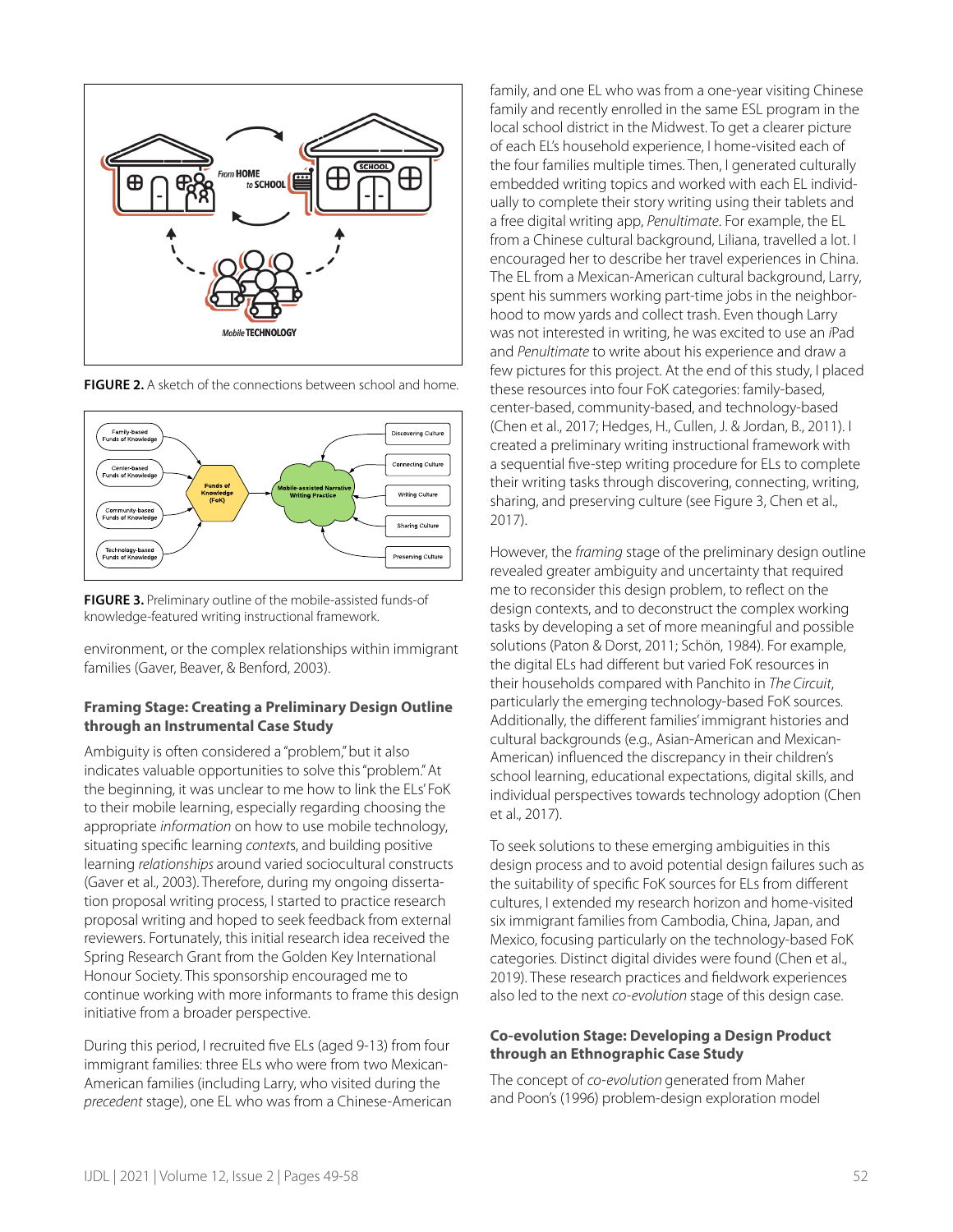metaphorized the iterative interactions and connections between *problem space* and *design space* across time spectrums. I applied this model to the third phase of the present design case. More specifically, the ambiguity and uncertainty that evolved during the *precedent* and *framing* design stages led to solutions for the design problems of this mobile-assisted FoK-featured instructional framework. In addition, the prototype of this instructional framework helped me refocus the design problem over time.

During this period, I received a Doctoral Dissertation Research Grant sponsored by the International Research Foundation for English Education, emphasizing the research priorities of Digital Technology in Language Education. This grant enabled me to enter the local middle school district and collaborate with the ESL program. As such, I was able not only to integrate the *problem space* dimensions with larger culture-specific Latinx EL populations' households and communities but also to expand the *design/solution space* from the EL teachers' and the EL parents' perspectives.

According to the demographic data of the research year, the middle school enrollment was 510, which was 24.6% of the total enrollment of the school district (Illinois Interactive Report Card, 2017). The students' race/ethnicity was 50.0% White, 42.9% Hispanic, 1.8% Black, 1.0% Asian, 0.8% American Indian, and 3.5% two or more races. Among them, 12.4% of the students were ELs and were eligible for bilingual education, and 50.8% were from low-income families. During the course of the research period, the school district provided Google Chromebooks to each student above third grade as an integral part of the students' education to support their learning.

My research request was accepted by the school principal, the EL teacher, and her teaching assistant. The EL teacher was a Caucasian female in her early 30s. She had an undergraduate degree in Spanish Translation, a Master's in Spanish Language and ESL, and a Master of Arts in Teaching. She had been teaching ELs in the school district for over ten years. The teaching assistant, who was in her late 20s, was part of a Mexican-American family in town. She held the state paraprofessional certificate and had worked in the ESL program for two years.

While interacting with the EL teacher and her teaching assistant, I learned that the majority of ELs in this middle school grew up in the Latinx communities nearby or just recently immigrated from Mexico or Cuba with their families. To familiarize myself with this EL group, I interviewed the EL teacher and her teaching assistant. I spent time with a retired EL teacher from the school district to learn more about the students' daily lives. Through this process, I gained more information about the ELs' family histories, school experiences, special needs in language learning, and learning preferences. I got to know certain characteristics of

the Latinx communities, such as their religious beliefs and holiday celebrations. The teachers also mentioned that some ELs preferred to be alone or stay with their small groups and refused to participate in activities outside the classroom because of the language barriers.

In addition, to enable the ELs and their families to get to know more about me, the EL teacher suggested that I go to her classroom every week to assist her with classroom teaching or classroom project management and share my cultural experiences with the group. Based on these preparations, I soon received permission to visit the ELs' families. Within three months, I home-visited six Latinx families (11 parents in total, aged 31-45) to explore the Latinx ELs' FoK sources. Seven ELs (aged 12-15) from the families were present during the home-visits. The EL teacher participated in the home-visits as a Spanish-English translator and teacher-researcher. Besides home-visits during this three-month intensive research experience, I had the opportunity to get involved with the EL families' and communities' activities. I kept record of salient representations of cultural artifacts through photography, such as the ELs' living conditions, reading materials at home, souvenirs brought from Mexico, children's birthday parties, communion ceremonies in the church, holiday celebrations such as *Cinco De Mayo*, and young couples' weddings (see Figure 4). These artifacts are special to me because they are not only expressions of the ELs' ordinary lived experiences and cultural practices, but they also embody these practices and express the unique feeling and spirit of their culture.

To connect the explored FoK sources with classroom learning, I worked with the EL teacher in a *study group* and further refined the preliminary instructional framework that I had developed through the *framing* stage (Lipoart & Estevab-Guitart, 2018). Frequently, the EL teacher and I brainstormed and discussed different types of FoK sources before and after each home-visit and community activity. These conversations led me to further define the concept of family-based FoK as resources in the natural living environment of the ELs, which were categorized into three domains: family history, parents' backgrounds, and skills learned from the family. Center-based FoK was defined as the literacy resources and language-learning-centered resources at the ELs' homes, which mainly included family reading time, literacy resources, and language learning experiences. Community-based FoK was defined as the activities or interactions that ELs participate in within their cultural community, especially in the presence of their parents. Technology-based FoK was defined as the specific activities or interactions related to the use of technology, in which the ELs participated with their parents or other family members at home, in the community, or in school (Chen et al., 2017).

This detailed information was embedded into the preliminary outline of the mobile-assisted FoK-featured writing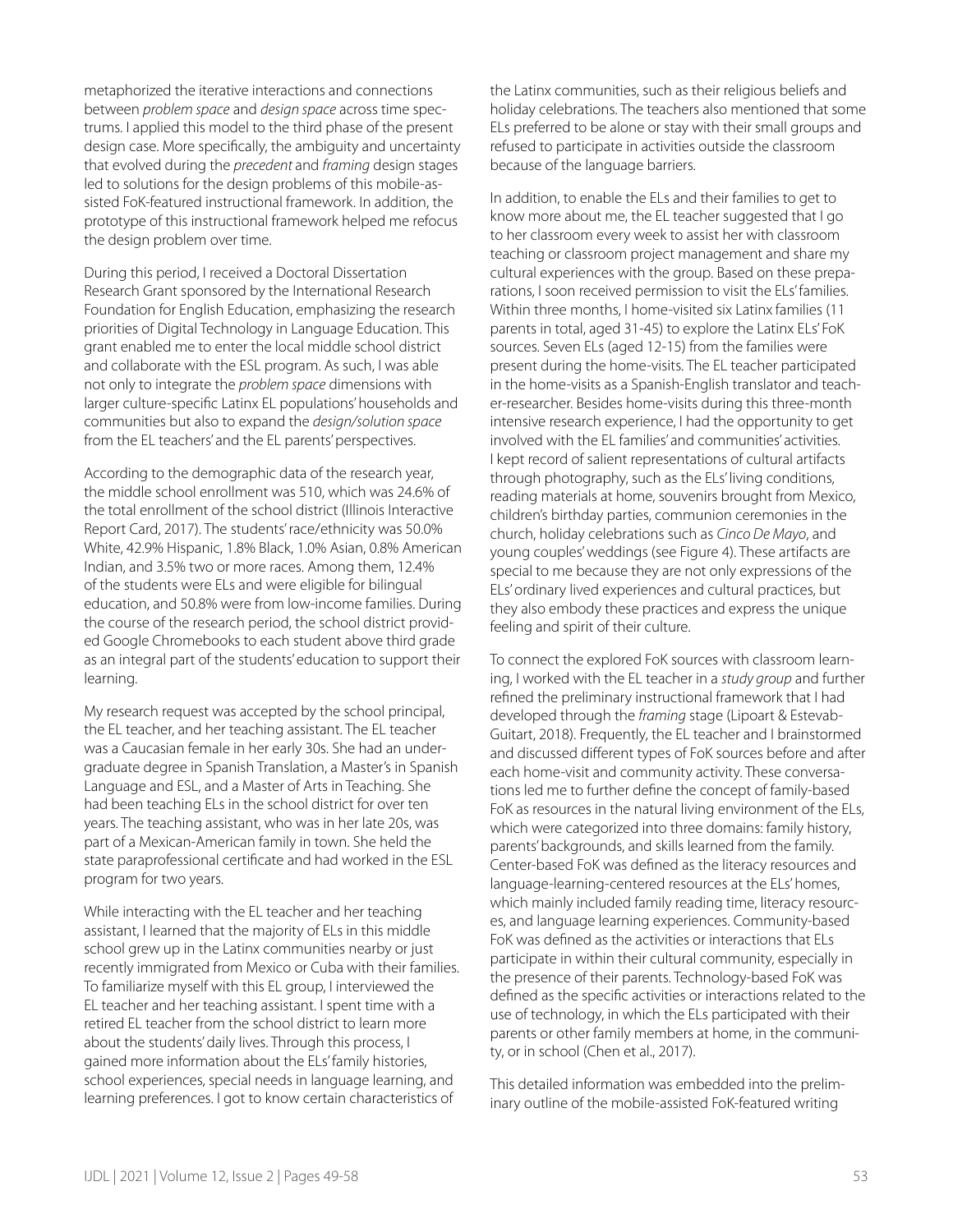

**FIGURE 4.** Photo taken at a young couple's wedding.

instructional framework. First, these identified FoK sources served as a treasure trove of more writing possibilities in different genres (e.g., narrative, expository, and argumentative) (Newman, 2012). Second, the technology-based FoK that were explored provided a solution for incorporating technology that the students were familiar with for learning both at home and school. Third, the parents' perceptions and involvement in their children's mobile-assisted language learning with the explored FoK domains provided the possibility to establish an intercultural communication relationship among the ELs, the EL teachers, and the ELs' family members and friends from the community.

To apply this instructional framework in writing practice, the ELs were scaffolded through five sequential steps of *discovering*, *connecting*, *writing*, *sharing*, and *preserving* cultures with the use of MBWTs. For example, the ELs were encouraged to explore and develop detailed writing ideas by interacting with family and community members and taking photos to enrich their story writing. The ELs were encouraged to share their stories with their teacher, peers, and family members

through MBWTs. The documenting function provided by MBWTs helped preserve these cultural artifacts that were created by the ELs (see Figure 5; Chen et al, 2017; Chen, 2020).

To provide a detailed lesson plan for implementing this instructional framework, the EL teacher and I aligned the writing practice with the Common Core State Standards of English Language Arts in narrative writing for grades six to eight (CCSSI, 2017) and the International Standards for Technology in Education for Students (ISTE, 2017). For each lesson plan, we specified instructional goals, learning objectives, technology integration, technical considerations, and delivery of class activities. See Table 1 for a sample description of a sixth-grade lesson plan.

This developed instructional framework could be viewed as the outcome of the *co-evolution* of the *problem space* and *design space* dimensions in this design case. It presented both a generalization of sociocultural factors derived from ELs' home environments and the basic components for completing a writing task. It also provided a prototype that could be implemented in ELs' classroom writing practice.

#### **Prototyping Stage: Experimenting of a Design Product through a Non-experimental Study in an ESL Classroom**

During this period, I received a Graduate Student Mentored Proposal or Pilot Grant (2017–2018) from the Center for the Interdisciplinary Study of Language and Literacy at Northern Illinois University. This grant enabled me to implement this designed mobile-assisted narrative writing instructional framework into an ESL classroom in a nearby middle school district in a rural Midwestern town. In particular, the purpose of this prototyping stage was to examine the learning effects of FoK-featured writing topics compared against non-FoKfeatured topics using mobile-based Google Docs as a MBWT. This school district issued Google Chromebook provided



**FIGURE 5.** A developing model of the mobile-assisted funds-of-knowledge-featured writing instructional framework.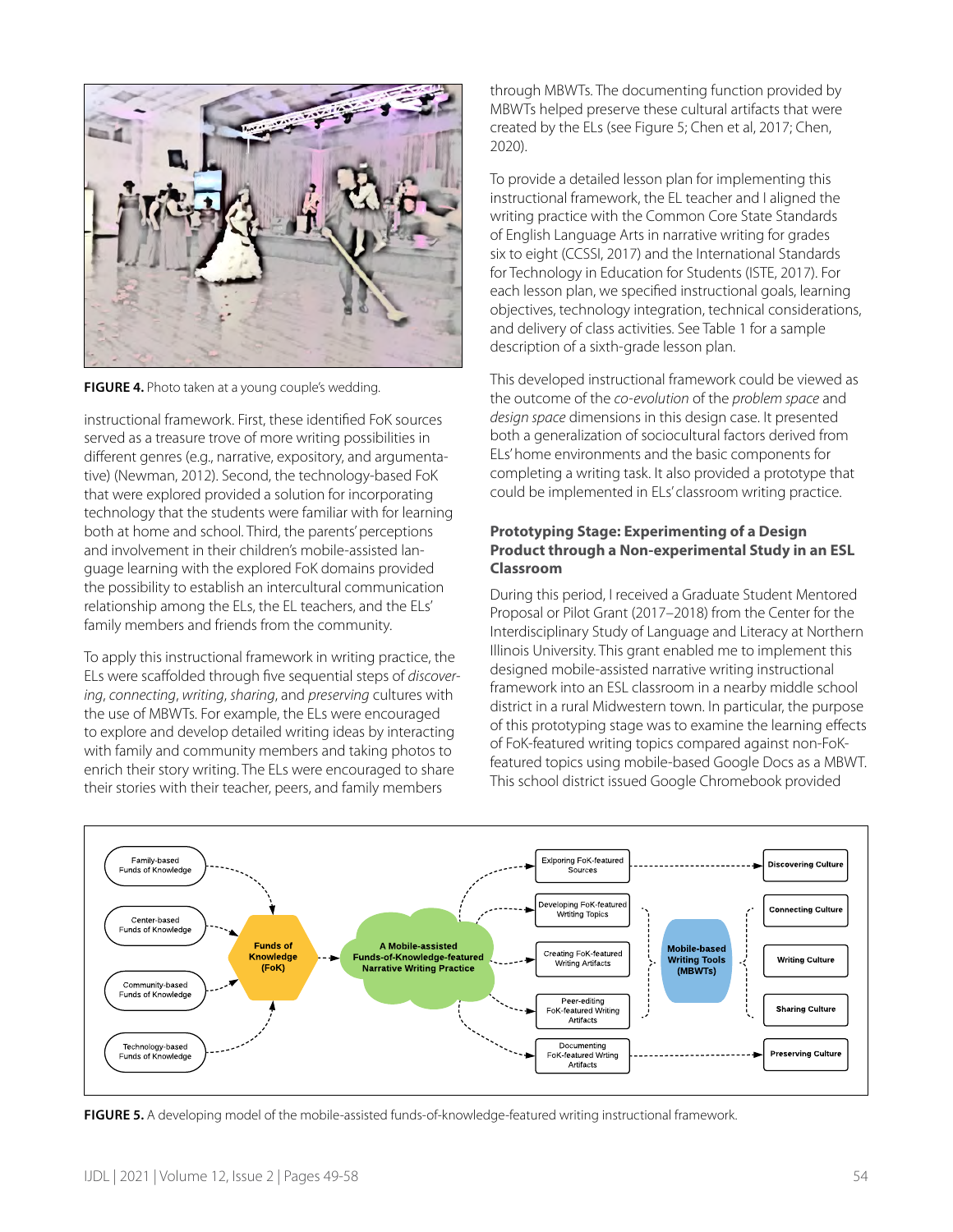| <b>GRADE:</b>                                                                                                                                                                                                                                                                                                                                                                                                                                                                                                                                                                                                                                                                                                                                                                        | Sixth Grade                                                                                                                                                    |                                                                                                                       |  |
|--------------------------------------------------------------------------------------------------------------------------------------------------------------------------------------------------------------------------------------------------------------------------------------------------------------------------------------------------------------------------------------------------------------------------------------------------------------------------------------------------------------------------------------------------------------------------------------------------------------------------------------------------------------------------------------------------------------------------------------------------------------------------------------|----------------------------------------------------------------------------------------------------------------------------------------------------------------|-----------------------------------------------------------------------------------------------------------------------|--|
| <b>CONTENT AREA:</b>                                                                                                                                                                                                                                                                                                                                                                                                                                                                                                                                                                                                                                                                                                                                                                 | Narrative writing                                                                                                                                              |                                                                                                                       |  |
| <b>Instructional Goals:</b>                                                                                                                                                                                                                                                                                                                                                                                                                                                                                                                                                                                                                                                                                                                                                          |                                                                                                                                                                |                                                                                                                       |  |
| To develop ELs' narrative writing skills in English, this lesson will ensure that the participants will be able to comprehend<br>100% of the basic structure of a narrative essay, including who? what? when? where? why? and how?, through assigned<br>writing topics based on the students' funds of knowledge by using mobile-based Google Docs as a MBWT.                                                                                                                                                                                                                                                                                                                                                                                                                        |                                                                                                                                                                |                                                                                                                       |  |
| <b>Learning Objectives:</b>                                                                                                                                                                                                                                                                                                                                                                                                                                                                                                                                                                                                                                                                                                                                                          |                                                                                                                                                                |                                                                                                                       |  |
|                                                                                                                                                                                                                                                                                                                                                                                                                                                                                                                                                                                                                                                                                                                                                                                      | The ELs will be able to complete the following tasks using mobile-based Google Docs as a MBWT and:                                                             |                                                                                                                       |  |
| understand the assigned writing topic clearly.<br>take photos or search the images related to the assigned writing topics.<br>$\bullet$<br>describe their story by answering the questions who? what? when? where? why? and how?<br>$\bullet$<br>use the first-person voice throughout the paper.<br>$\bullet$<br>employ dialogue to develop experiences, such as "my mom told me"<br>$\bullet$<br>use transitional words and phrases to enrich the experience, such as "before, after, next, after a while, pretty soon, at the<br>$\bullet$<br>end, at last, and lastly."<br>provide a conclusion based on the narrated experiences.<br>use various font sizes or colors to express their feelings on the Google Docs.<br>produce a narrative paper of 100-150 words.<br>$\bullet$ |                                                                                                                                                                |                                                                                                                       |  |
| Aligned CCSS.ELA-LITERACY.W.6.3, 6.5, 6.6, 6.7                                                                                                                                                                                                                                                                                                                                                                                                                                                                                                                                                                                                                                                                                                                                       |                                                                                                                                                                |                                                                                                                       |  |
| <b>Technology Integration:</b>                                                                                                                                                                                                                                                                                                                                                                                                                                                                                                                                                                                                                                                                                                                                                       |                                                                                                                                                                |                                                                                                                       |  |
| Mobile-based Google Docs is used to facilitate the ELs' writing activities both inside and outside the classroom.<br>The EL teacher introduces each writing topic to the students, encourages the students to communicate with their family<br>members to discover their FoK-related ideas, search for cultural artifacts, and take photos at home.<br>The ELs are encouraged to connect their ideas with their stories, write their stories using Google Docs and share their<br>stories with their teacher, peers, and family members.<br>Aligned ISTE Standards for Students: 1, 2, 3, 6, 7                                                                                                                                                                                       |                                                                                                                                                                |                                                                                                                       |  |
| <b>Technical Considerations:</b>                                                                                                                                                                                                                                                                                                                                                                                                                                                                                                                                                                                                                                                                                                                                                     |                                                                                                                                                                |                                                                                                                       |  |
| Several technical requirements are necessary in the classroom, including:                                                                                                                                                                                                                                                                                                                                                                                                                                                                                                                                                                                                                                                                                                            |                                                                                                                                                                |                                                                                                                       |  |
| Wi-Fi provided<br>One projector<br>$\bullet$                                                                                                                                                                                                                                                                                                                                                                                                                                                                                                                                                                                                                                                                                                                                         | One computer for the teacher station<br>Google Chromebook is charged before each class.<br>Google account for each student is provided by the school district. |                                                                                                                       |  |
|                                                                                                                                                                                                                                                                                                                                                                                                                                                                                                                                                                                                                                                                                                                                                                                      |                                                                                                                                                                |                                                                                                                       |  |
| TABLE 1. A sample description of a sixth-grade lesson plan.<br>convenience for me and the EL teacher to implement our<br>teaching plans into the classroom.                                                                                                                                                                                                                                                                                                                                                                                                                                                                                                                                                                                                                          |                                                                                                                                                                | WIDA-ACCESS Placement Test every spring semester for the<br>teachers to screen their English language proficiency and |  |

I recruited 18 ELs to participate in this study, including four sixth graders (four boys), seven seventh graders (six boys and one girl), and seven eighth graders (five boys and two girls). The mean number of years they had spent in the United States was 11.38 years (SD = 3.85). The participating ELs were born into Mexican-American families and were English-Spanish speakers. In the school district, the ELs had taken the

teachers to screen their English language proficiency and to identify their eligibility for the ESL program. This process followed the guideline provided by the Illinois State Board of Education (ISBE, 2013). For example, if a student scores an overall composite proficiency level of 5.0 or below, with a composite literacy (reading/ writing) proficiency level of less than 4.2, this student would be placed in the ESL program.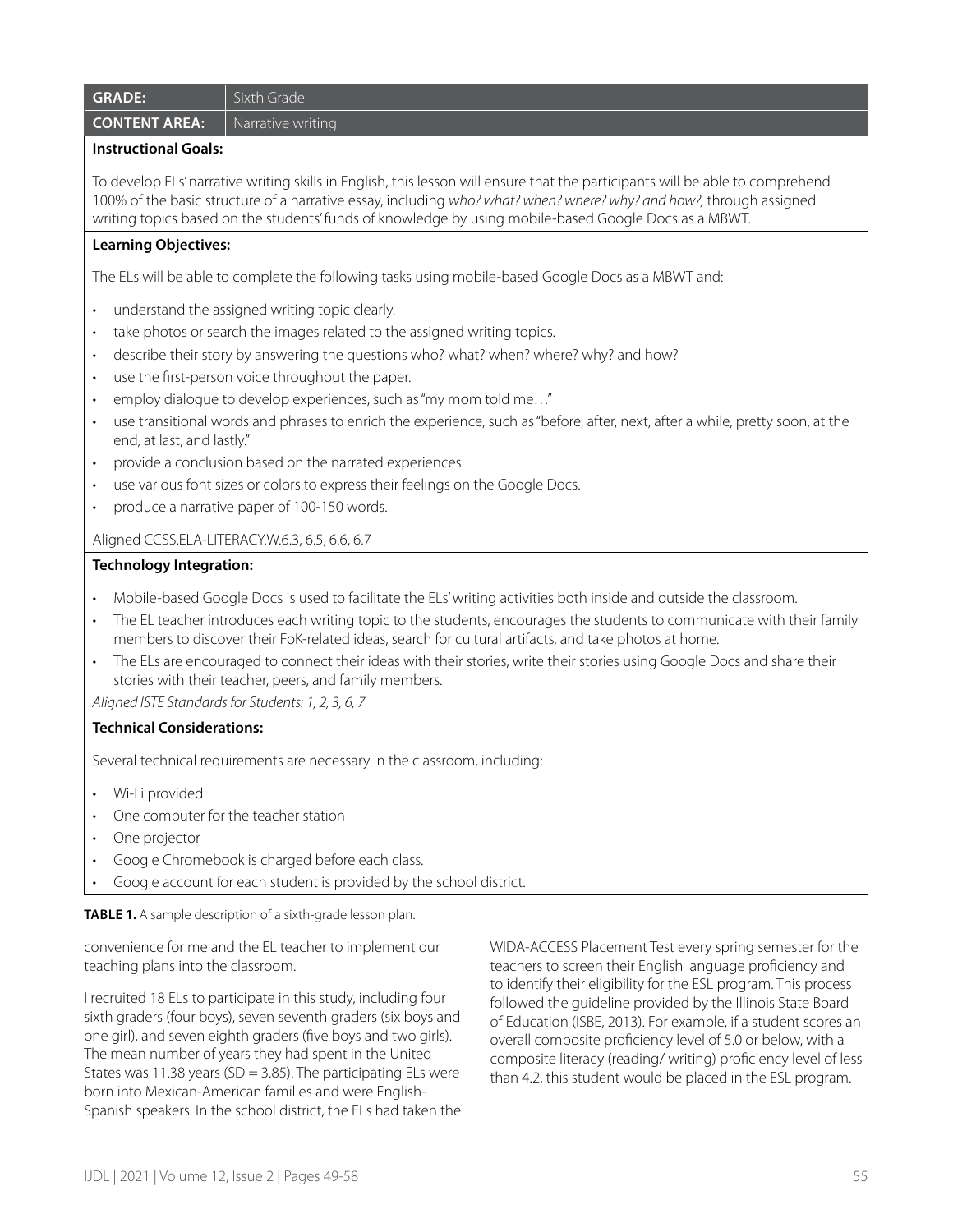Considering the ELs' limited language proficiency in English as well as the limited number of participants, I employed a multiple before-and-after non-experimental design to implement this prototyping stage through collecting continuous narrative samples. The EL teacher and I integrated the identified FoK sources into the ELs' classroom writing practice across ten weeks with two non-FoK topics (*an unexpected event* and *the best day at school*) and three FoK topics (*my family story*, *my travel story*, and *my game story*). For each of the FoK writing topics, I designed writing prompts based on brief episodes from *The Circuit* to scaffold student learning. In addition, considering some of our ELs might not have had travel experience to Mexico, the EL teacher and I decided to allow the students to share their travel experience to other places such as different cities or towns in the United States. See Table 2 for a sample writing prompt.

The ELs spent 30 minutes on the writing projects on Tuesday, Wednesday, and Friday morning each week. For each topic, the ELs were required to complete a before-essay using penand-paper and an after-essay using Google Docs as a MBWT. To complete each essay, the ELs were encouraged to interact with their families to *discover* the main sources of their FoK stories and take pictures from home using the built-in cameras in their Chromebooks or their personal devices (see Figure 6), to *connect* their ideas to classroom writing practice, to *write* their stories using pen-and-paper as well as Google Docs as a MBWT, to *share* their stories with the EL teacher and classmates using Google Docs or Gmail, and to *preserve* their culture by saving and revisiting their writing artifacts in Google Drive.

At the end of each writing practice, the ELs were required to complete a brief questionnaire to self-evaluate their writing practice. The questionnaire was composed of five questions about their perceptions of the writing topics, their willingness towards writing, their evaluation of their own essays, their use of different writing tools, and their writing challenges.

Results of the eighty-three questionnaires that were collected (seven were missing) showed that 46.98% of the students preferred the FoK topics, 15.66% of them preferred the non-FoK topics, 25.30% of them liked both non-FoK and FoK topics, 49.40% of the students were willing to write their stories, 80.72% of the students thought they wrote a good story, 78.31% of the students preferred to use Google Chromebook to write instead of pen-and-paper. For example:

#### *Do you like the writing topic about this story?*

Yes, I love talking about my family.

Yes, it tells me what my parents did in their childhood.

*Are you willing to write this story?*

I was willing to write about the story [my family story] because I like telling stories about Mexico.

| <b>WRITING TOPIC</b>                 | <b>MY FAMILY STORY</b>                                                                                                                                                                                                                                     |
|--------------------------------------|------------------------------------------------------------------------------------------------------------------------------------------------------------------------------------------------------------------------------------------------------------|
|                                      | In the book The Circuit, Panchito<br>recalled his experiences living in<br>a small village near Guadalajara,<br>Mexico. Panchito wrote,                                                                                                                    |
| <b>WRITING</b><br><b>PROMPT</b>      | "I like looking for eggs and going<br>to Mass, too. But what I enjoyed<br>most was listening to stories<br>We sat around a fire built with dry<br>cow chips and told stories while<br>shaking our grain from the ears of<br>corn" (Jiménez, 1997, p. 2).   |
|                                      | Now, iPanchito thinks about the<br>stories his/her parents/grandparents<br>told him/her before. iPanchito wrote<br>his/her family story below                                                                                                              |
| <b>WRITING</b><br><b>INSTRUCTION</b> | Please write a narrative in which<br>you tell about your family story and<br>describe it with specific details by<br>answering the topics of who? where?<br>when? what? how? and why? Be sure<br>that your story has a beginning, a<br>middle, and an end. |

**TABLE 2.** A sample writing prompt for My Family Story.



**FIGURE 6.** ELs downloading photos from their iPod to Google Chromebook in the classroom.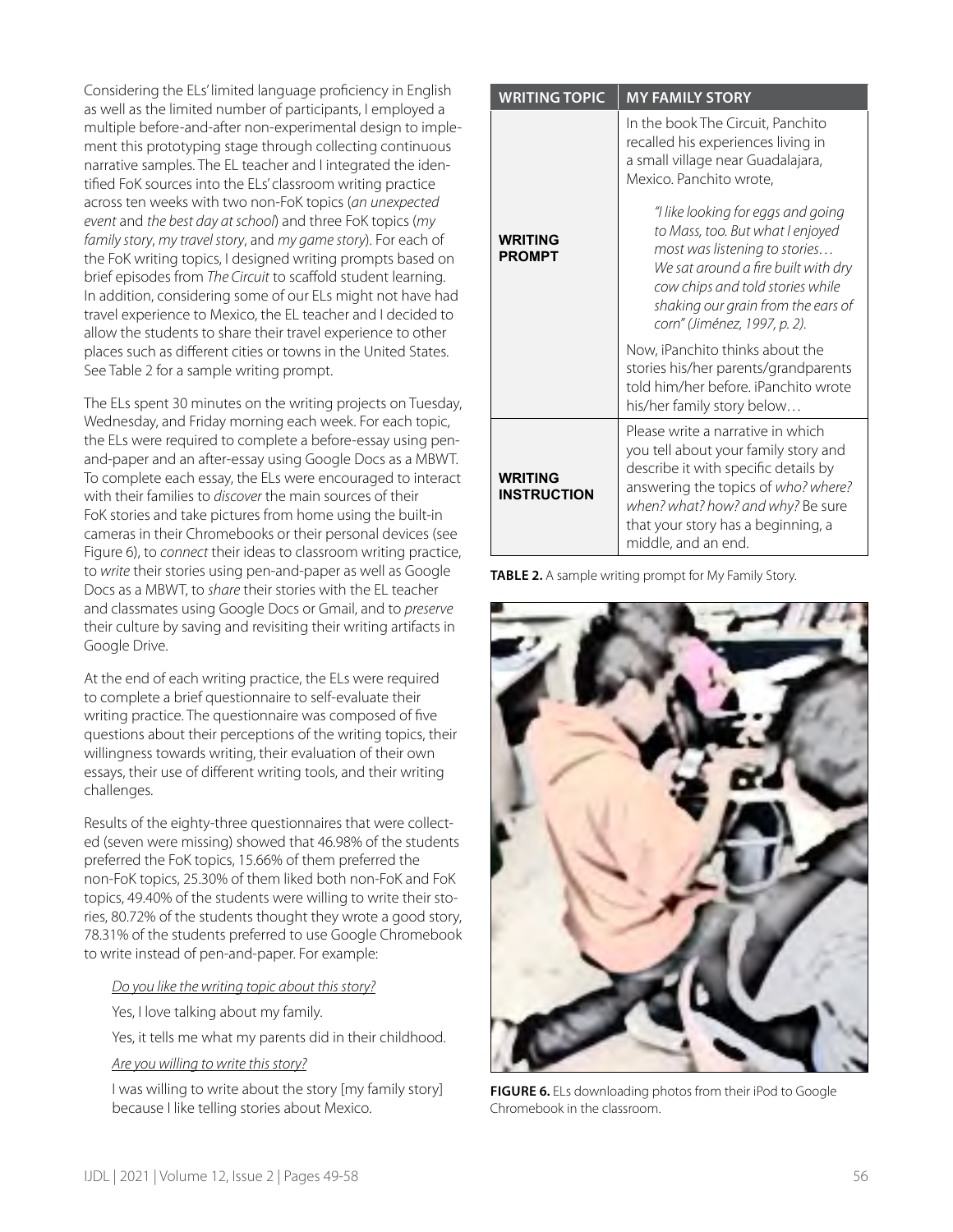It is about their [my parents] child stories. It is really fun.

*Do you think you wrote a good story?*

Yes, [I wrote a good story] because I wrote everything that happen to my dad.

Yes. I did it in a good way about my parents' childhood.

*With what did you choose to write your story, pen-and-paper or Google Chromebook?*

[Pen-and-paper] is actually easy.

[Google Chromebook] is less boring and I type faster.

The results of the questionnaire showed the challenges that the students' encountered while completing their essay writing. For example:

*Do you like the writing topic about this story?*

*No, I cannot write well.* 

*I do not like writing.* 

*Are you willing to write this story?*

*No, because it took me a long time to ask my father.*

*I don't know what to write.* 

In addition, I interviewed a few ELs about their perspective of this overall writing practice. For example, one EL who did not like writing but preferred to write using Google Docs as a MBWT, stated that:

If we type the stories on the Chromebook it will be fun, fast, and less boring. So my suggestion to you is let the kids type their stories and not write them. Also my favorite topics were gaming with siblings and technology. If I were to do the project again the topics I would want to do are technology related.

The EL teacher and her teaching assistant shared their opinions about this instructional framework. For example, they were interested in helping students write using Google Docs as a MBWT because the students used their Chromebook frequently every day and the students were skilled at using these mobile tools. They were interested in embedding sociocultural constructs in their students' writing practice via mobile technology. However, the teachers indicated that it could be challenging for the students and their parents to recognize the significance of the use of FoK-featured writing topics.

# **CONCLUDING THOUGHTS**

This design case has reviewed and described the design, development, and prototype procedure of this mobile-assisted FoK-featured instructional framework along with my dissertation research. My goal with this framework is to build an interactive mobile-assisted learning system to connect diverse ELs' classroom settings with their informal learning experiences that are centered as much as possible around

the students' lived experiences as well as knowledge and skills they obtained from their households and communities. Four attributes are highlighted in this framework: 1) addressing the homogeneity of a specific culture-sharing Latinx EL population, 2) scaffolding cognitive support through multimodal communication provided by emerging mobile applications, 3) creating a flow in learning to assist students in achieving a fluid experience through a five-step sequential writing procedure via the mobility, flexibility, and interactivity provided by mobile devices, and 4) augmenting learning spaces beyond the ELs' ordinary experiences by engaging them in collaborative learning with their family members, teachers, and peers by connecting informal environments with their formal school education.

This design process was iteratively refined and evaluated along with the progress of my dissertation research work. A few major challenges emerged during different design stages. First, I felt an inevitable uncertainty at the initial *precedent* stage because of the lack of adequate experiences working with the Latinx ELs. However, as a result of comparing ELs' from different cultures other than the Latinx culture at the *reframing* stage, I was able to "[learn] the ropes before playing in the field" (Green, 2014, p. 4) and reduce the ambiguity within this design process. Second, it was challenging to recruit participants for home-visits across the four different stages. Particularly, at the beginning of the *co-evolution* design stage, there was some unexpected news about immigration and deportation. Some parents did not want to be visited by strangers, although they had legal immigration status. The number of the participating ELs in the prototyping stage was limited. Third, Spanish was the main language used by the majority of the participating families. Growing up in an Asian culture, I did not speak Spanish. Fortunately, the EL teacher involved in this process as an English-Spanish translator and a teacher-researcher helped me overcome this challenge. Additionally, the ELs showed their curiosity and enthusiasm in communicating with me to share their cultural stories. A few of the ELs volunteered to translate from Spanish to English during the home-visits. However, it was challenging to evaluate the cultural flow through this instructional framework because some of the ELs and their parents might not have been conscious about the significance of using FoK to improve the ELs' learning engagement.

The next step of this design case development will focus on embedding the intercultural communication dimensions into this technology-infused FoK-featured instructional framework to better facilitate digital learner's multi/literacies development. This step would help enhance the transferability of this design product to other cultural groups by further acknowledging distinct sociocultural variables in designated learning environments. This design case might also provide insight to interested students in initiating their research ideas as well as developing their research agendas and researcher positionality through rigorous field work.